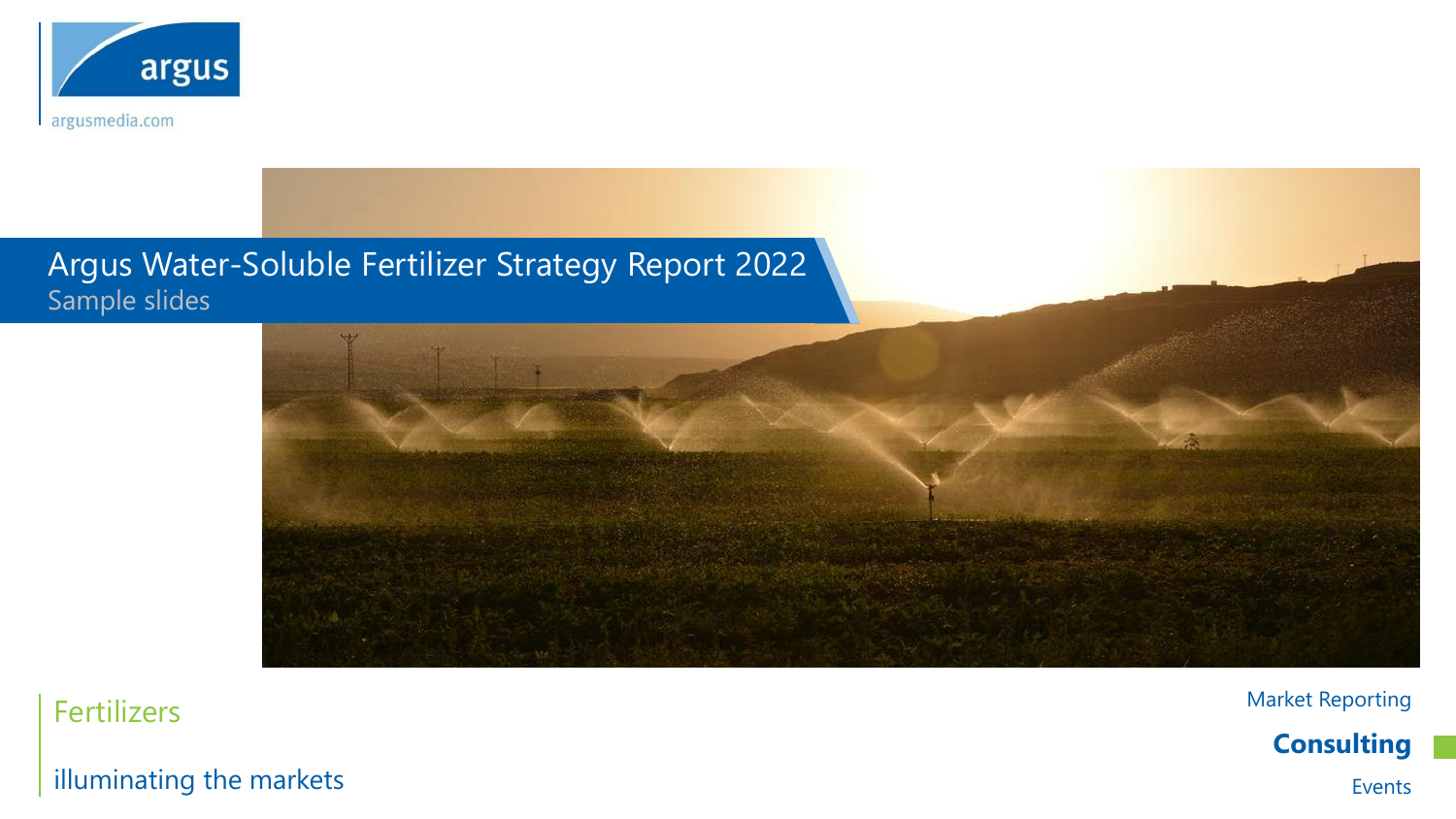## Argus WSF Strategy Report

### **What do subscribers receive?**

- Fertilizers -

| <b>Overview</b>                                                                                                           | <b>Supply</b>                                                                                                                                                          | <b>Demand</b>                                                                                                                       | <b>Pricing/costs</b>                                                                                                                                                                                            |
|---------------------------------------------------------------------------------------------------------------------------|------------------------------------------------------------------------------------------------------------------------------------------------------------------------|-------------------------------------------------------------------------------------------------------------------------------------|-----------------------------------------------------------------------------------------------------------------------------------------------------------------------------------------------------------------|
| <b>Application methods</b><br><b>Drivers</b><br>Tariffs and regulation<br>Financing and margins<br>Market size and growth | Production process<br>Product properties<br>Producer profiles<br>Capacity<br>Production<br><b>Traded volumes</b><br>Distribution practice<br>Imports/exports by region | Consumption by region<br>Consumption by<br>$\bullet$<br>country<br>Consumption by<br>$\bullet$<br>application (selected<br>markets) | <b>Historical pricing</b><br>$\bullet$<br>Price premium vs bulk<br>$\bullet$<br>benchmarks<br>Grade premium analysis,<br>$\bullet$<br>e.g. WS NPKs<br>Price forecast<br>$\bullet$<br>Cost analysis<br>$\bullet$ |
|                                                                                                                           | Potassium nitrate (NOP)<br>Soluble sulphate of potash (SSOP)                                                                                                           | Monoammonium phosphate 12:61 (MAP)<br>Monopotassium phosphate (MKP)                                                                 | Calcium nitrate (CN)<br>Water-soluble NPKs (NPK)                                                                                                                                                                |



**2**

Copyright © 2022 Argus Media group. All rights reserved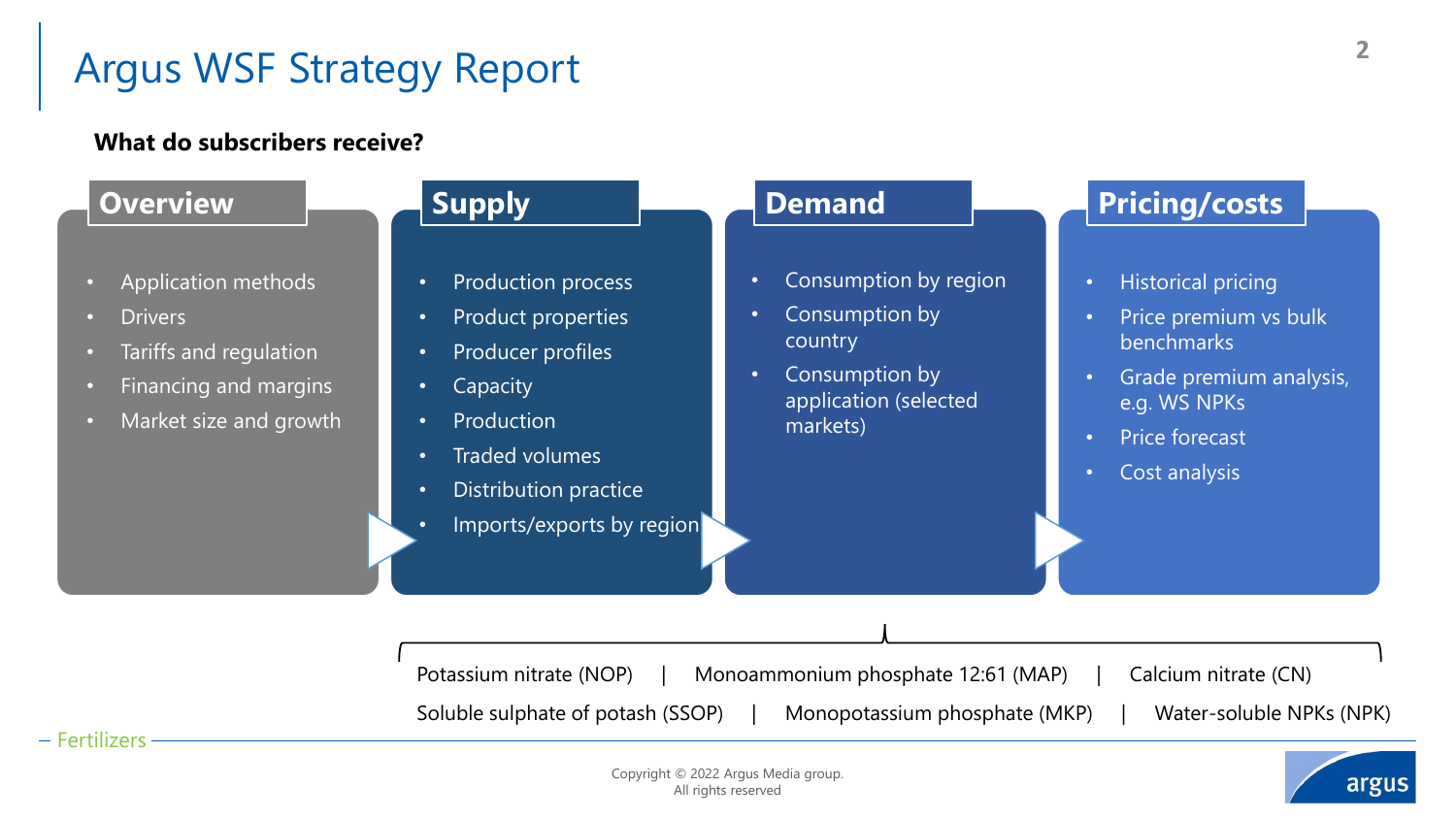# Production process

The standard "wet" production process requires purification via solvent extraction and crystallization but cheaper options exist



### **What you receive:**

**80**

- Production process described for all products
- Raw materials and production process comparison between different producers
- Commentary on novel production processes (often using cheaper raw materials) which reduce costs of production, e.g. NOP, MAP, SOP, MKP, NPK
- Analysis of water-soluble NPK raw materials and value chain

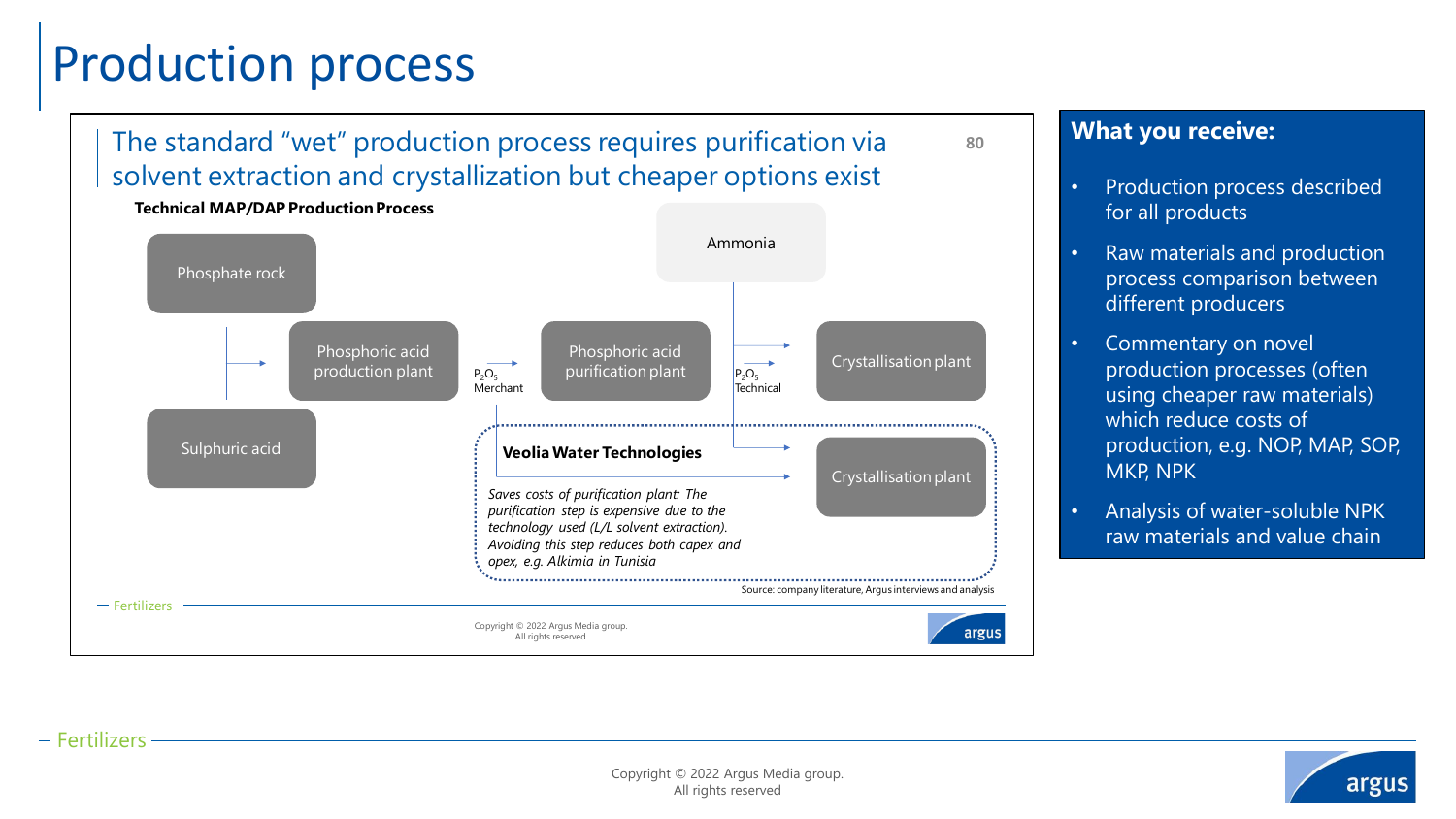## Product description

### Yara's fertigation CN has similar nutrient content to field grade but is sold in crystalline form with slightly higher solubility **107**

| <b>Criteria</b>                      | Yara                                 |                       |                        |                       | <b>Uralchem</b>         | <b>Commentary</b>                                                         |  |
|--------------------------------------|--------------------------------------|-----------------------|------------------------|-----------------------|-------------------------|---------------------------------------------------------------------------|--|
|                                      | Water Soluble (Fertigation)<br>Range |                       | <b>Field Grade</b>     |                       | Tech-grade<br>Anhydrous |                                                                           |  |
|                                      | Calcinit <sup>®</sup>                | Calcibor <sup>®</sup> | Tropicote <sup>®</sup> | Nitrabor <sup>®</sup> |                         |                                                                           |  |
| Avg. N                               | 15.5%                                | 15.4%                 | 15.5%                  | 14-15%                | 17%                     | <b>Main Nutrients:</b> Similar across product<br>ranges                   |  |
| Avg. Ca                              | 19%                                  | 18.3%                 | 18.8%                  | $17 - 18%$            | 24%                     |                                                                           |  |
| Avg. B                               |                                      | 0.2%                  |                        | $0.25 - 0.3%$         |                         | <b>Boron:</b> added as differentiator for $CN+B$<br>products              |  |
| <b>Shape</b>                         | Crystalline Granules                 |                       | $2 - 4$ mm<br>Granules |                       | 1-4mm<br>granules       | <b>Shape:</b> Crystalline granules guaranteed<br>zero residual dissolving |  |
| pH                                   | 6.0                                  | 6.3                   | 6.0                    | 6.3                   | 5.8                     | <b>Neutral pH:</b> Similar across product range                           |  |
| Solubility @<br>$20^{\circ}$ C (g/l) | 1,200                                |                       | 1,100                  |                       | N/A                     | Only slight increase in solubility from dry<br>applied to water soluble   |  |

**Calcium Nitrate Range – Yara and Uralchem**

Fertilizers **analysis** ®Calcinit, Calcibor, Tropicote, Nitrabor are registered trademarks of Yara International ASA Source: company literature, Argus analysis

argus

Copyright © 2022 Argus Media group. All rights reserved

### **What you receive:**

- Application trends
	- **Crop drivers**
	- Customer segment, e.g. fertigation, foliar
	- Application rate
- Physical properties
	- Nutrient content
	- Insoluble content
	- pH
	- Salt index
	- Solubility
- Commentary on link between product properties and price premium
- Water-soluble NPK grade

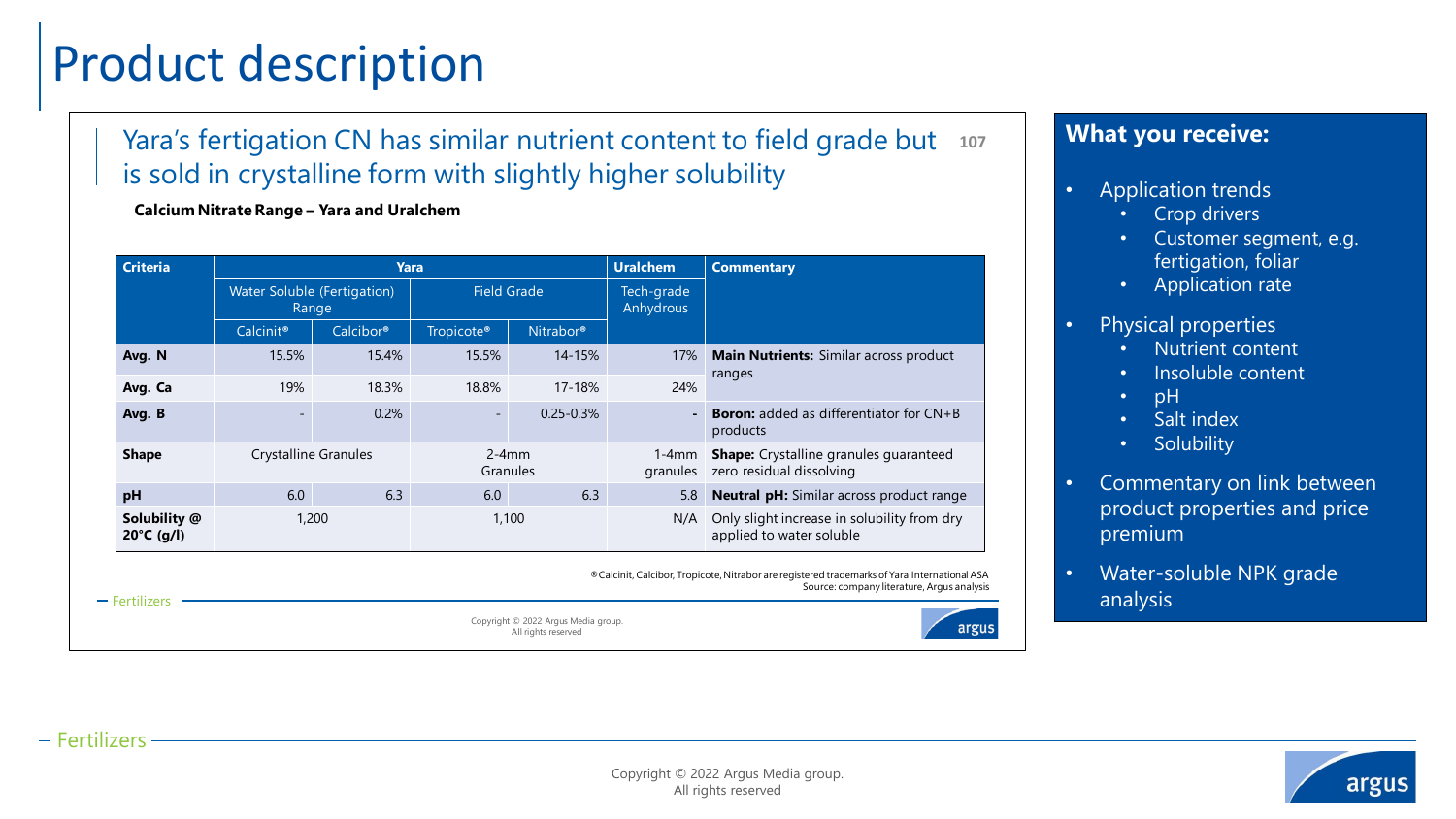# Capacity by region and plant

### Tessenderlo accounts for the majority of global soluble SOP capacity from its plant in Belgium

#### **Water-soluble SOP Production Capacity (Excluding China), 2020**

| Belgium<br>Austria<br>Sweden | Tessenderlo<br>Salinen  |     |                                     |                                                                     |  |  |
|------------------------------|-------------------------|-----|-------------------------------------|---------------------------------------------------------------------|--|--|
|                              |                         |     |                                     | Few of the large SOP produ<br>the other large water-solubl          |  |  |
|                              |                         |     |                                     | presents a challenge as man                                         |  |  |
|                              | Kemira                  |     |                                     | buy the entire product range<br>suppliers, a service offered b      |  |  |
| Italy                        | Marchi                  |     |                                     | Yara, Haifa, ICL) and uninteg                                       |  |  |
| US.                          | <b>Compass Minerals</b> |     |                                     | Iperen) companies. Consequ<br>Exceptionalists" must somet           |  |  |
| Chile                        | SQM                     |     |                                     | label under the brands of co                                        |  |  |
| Taiwan                       | Sesoda                  |     |                                     | This may also thwart attemp                                         |  |  |
| Indonesia                    | $K+S$                   |     |                                     | agronomic advisory service:                                         |  |  |
| India                        | Blue Deebaj             |     |                                     | Evergrow estimated SOP cap                                          |  |  |
| Egypt                        | Evergrow                |     |                                     | this includes standard, grant                                       |  |  |
| Egypt                        | Egypt army              |     |                                     | grades (see Evergrow profile                                        |  |  |
| Egypt                        | Other                   |     |                                     | Russian SOP is a by-produc                                          |  |  |
| Jordan                       | N/A                     |     |                                     | industry. The product is use<br>greenhouses in Russia but t         |  |  |
| Saudi Arabia                 |                         |     |                                     | high enough for exports. Isc                                        |  |  |
| <b>Achinsk</b>               | Rusal                   |     |                                     | Rusal product is mostly sold                                        |  |  |
|                              |                         |     |                                     | Source: company literature, newspaper articles, Argu:               |  |  |
|                              |                         | N/A | Copyright © 2022 Argus Media group. | <b>REDACTED</b><br>Speak to us to learn more<br>about these figures |  |  |

cers participate in le categories. This py growers wish to e from their by integrated (SQM, grated (Compo, Van uently, these "SOP times sell private b mpetitors

**127**

argus

ots to diversify into agronomic advisory services

pacity is 250kt/y but ular and soluble e for more details)

t of the aluminium d in some he quality is not plated in Siberia. in China

Note: \* see SQM profile s interviews and analysis

### **What you receive:**

- Comprehensive capacity list: all producers of all straight products: Over 60 plants included in the database
- Forecast capacity additions and impact on S/D balance
- Producer profiles for all key players, including SQM, Compo, Evergrow, Prayon, OCP and Eurochem
- Commentary on distribution practice and commercial **agreements**

argu

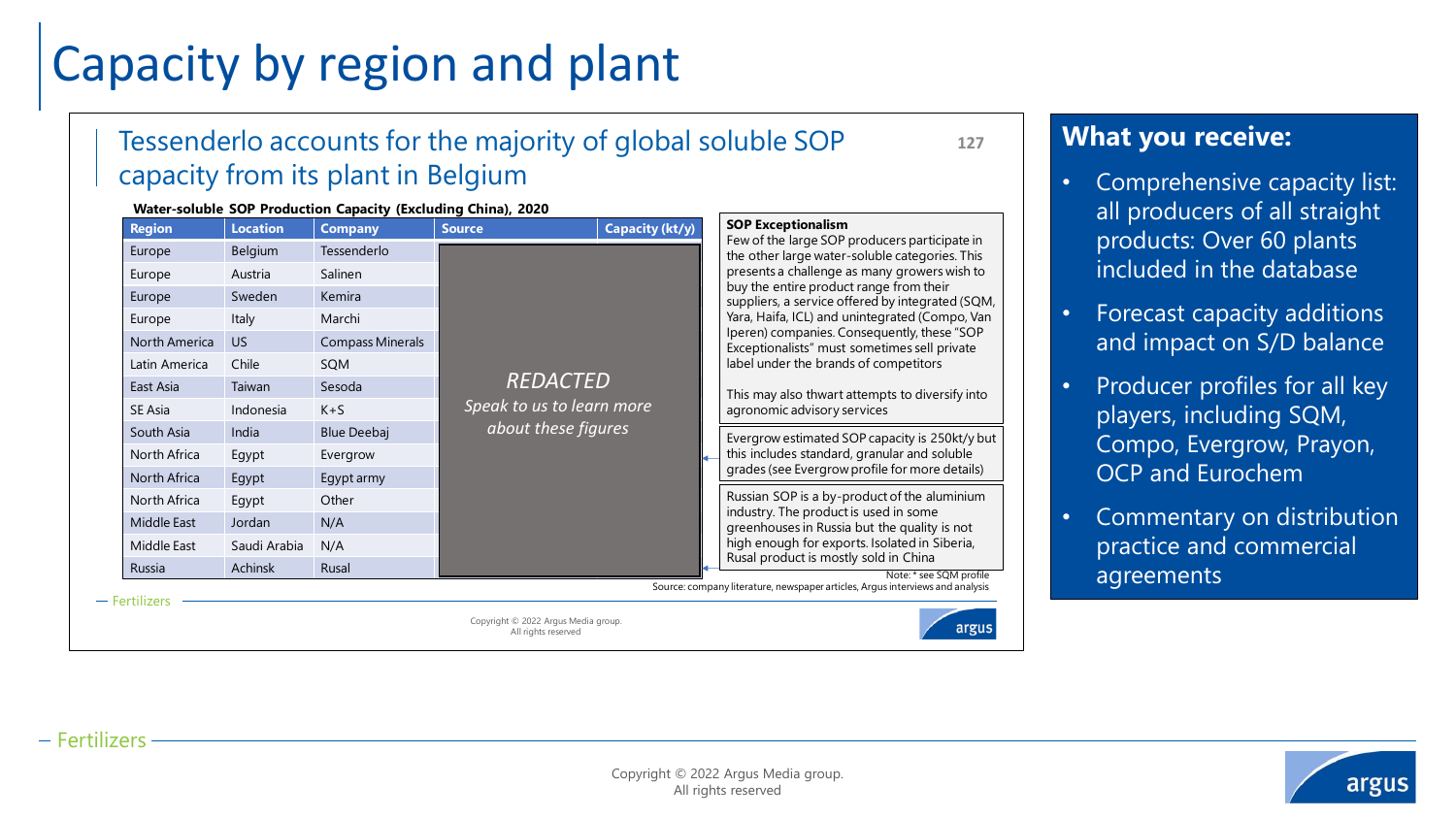# Consumption: volume by region, country and application



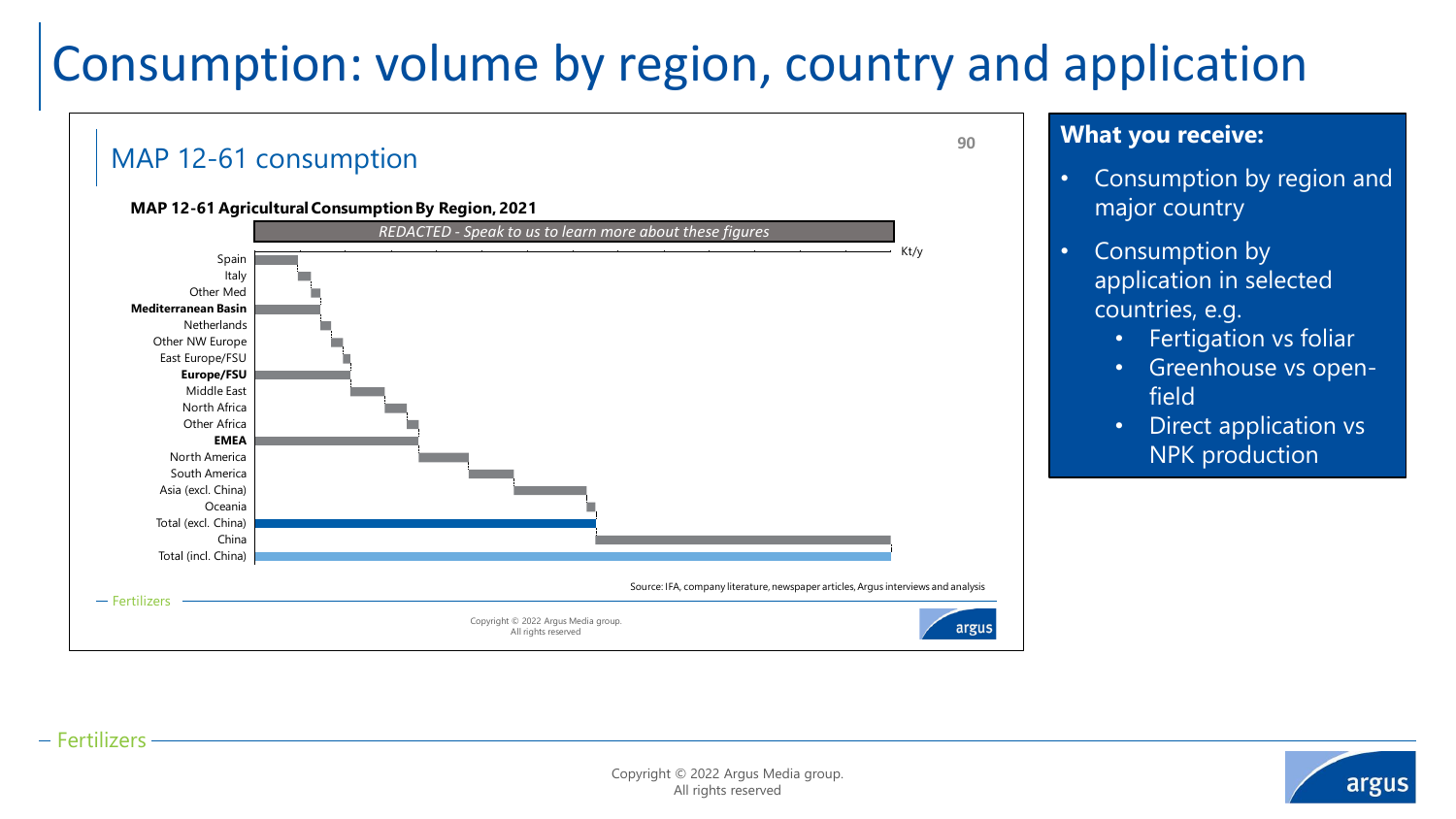# Historical price and premium analysis



### **What you receive:**

- Price series
	- NOP India, Mexico import
	- MAP 12:61 fob China, India import
	- CN India import
	- MKP Mexico, India import
	- NPK (various) Mexico, India import
- Premium analysis
	- Soluble premium vs bulk benchmarks
	- Producer/country of origin premium, e.g. NOP, MAP, NPK
	- Form/grade premium, e.g. CN
	- Application premium, e.g. foliar
	- NPK upgrading analysis vs raw materials (NOP, MAP + bulk nitrogen)



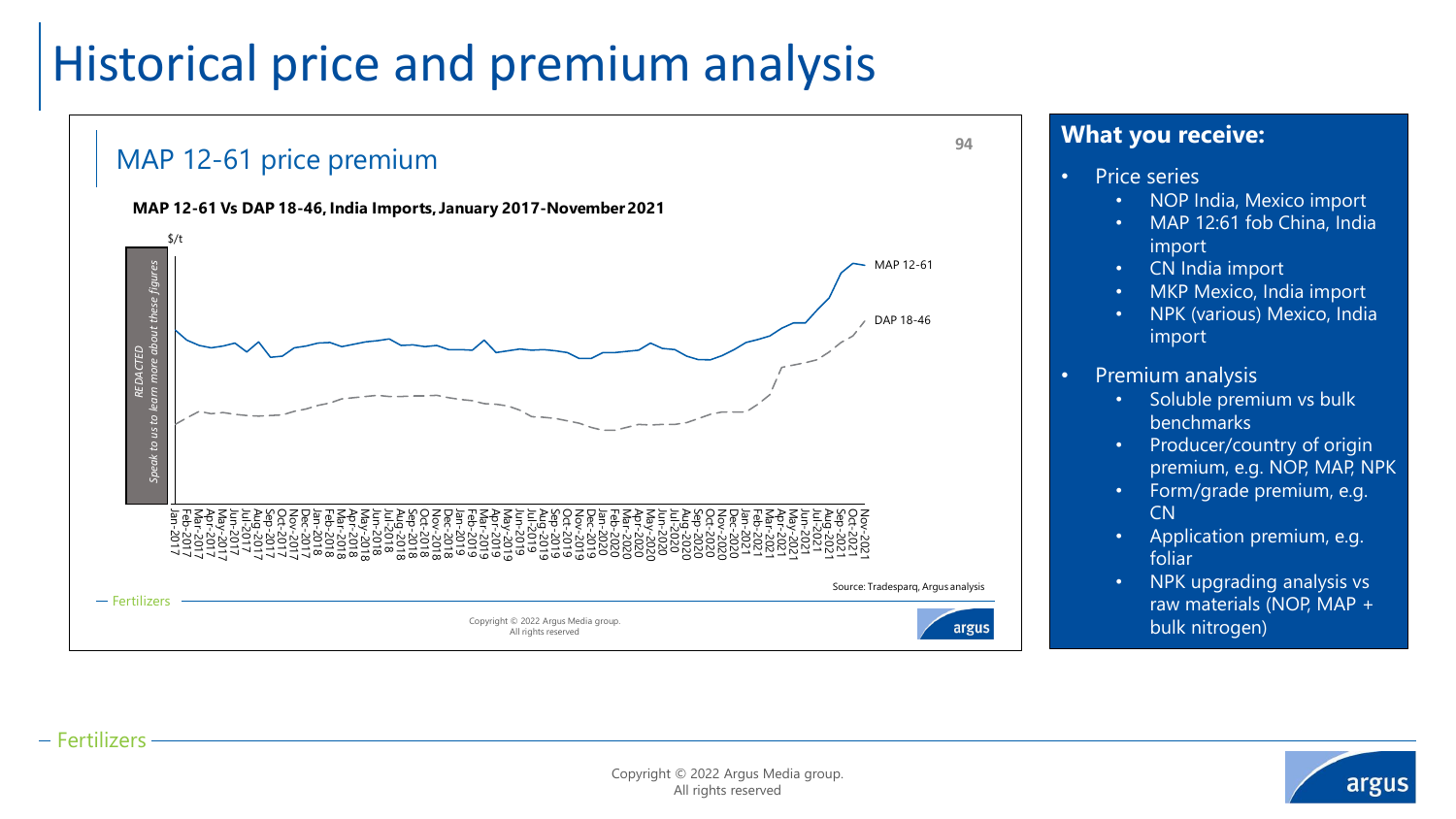## Cost analysis



### **What you receive:**

- Historical raw material cost analysis
	- MAP: phosphoric acid, ammonia
	- MKP: phosphoric acid, **MOP**
	- MKP: phosphoric acid, **KOH**
	- NPK margin analysis
- Cash cost curve for NOP

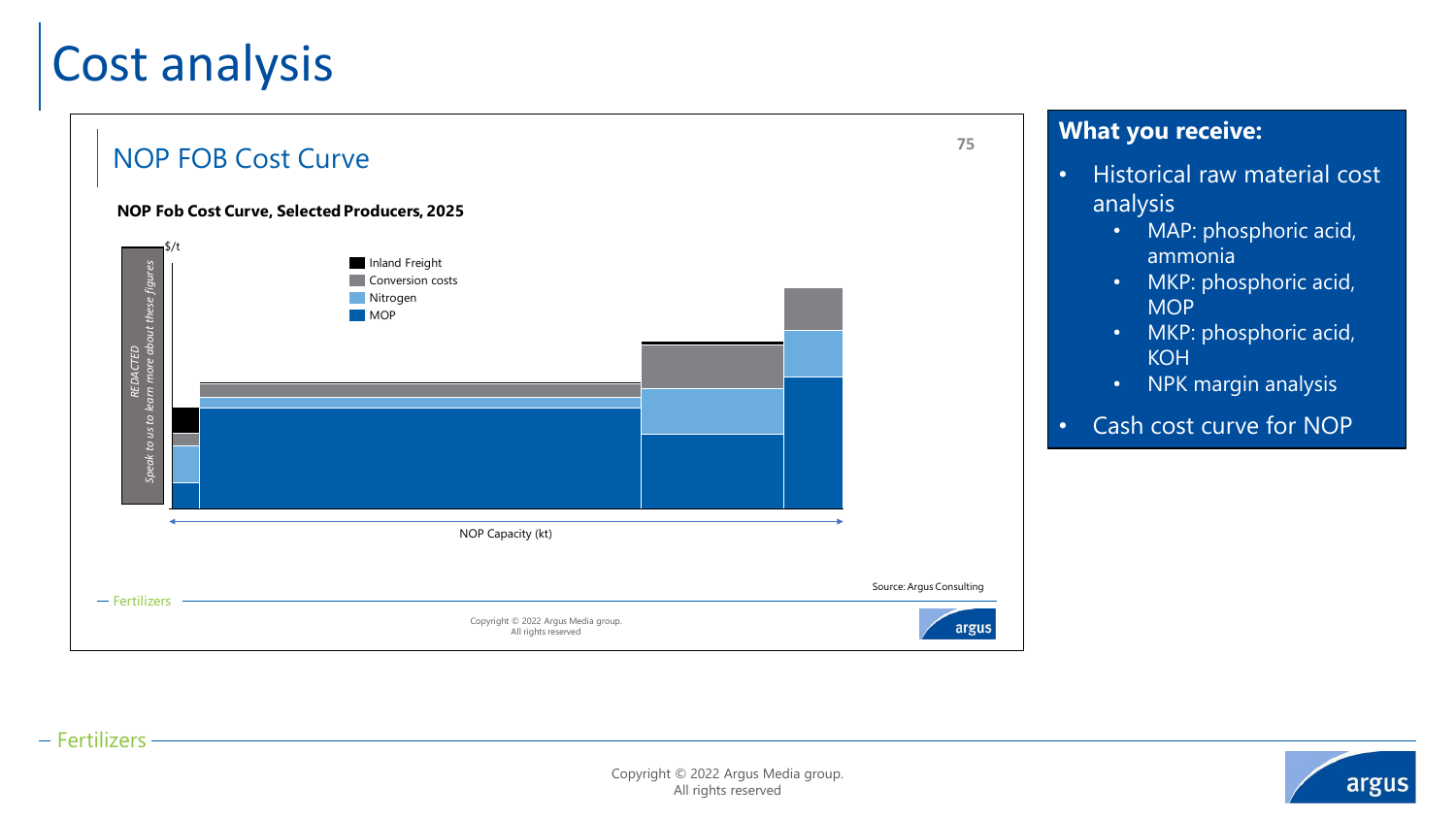# 2022 WSF Strategy Report - Methodology

#### 2018 WSF Strategy Report • 1<sup>st</sup> edition published in November 2018 • Published with support of longstanding market participant • Background to the market 2021 Overhaul • Interviews with market participants in >10 countries • Analysis of detailed trade statistics to derive pricing of watersoluble grades • Price forecasts built from Argus bulk Review Process • Validated data, analysis and key messages with market participants  $\cdot$  > 25 years' experience in WSF market 2022 Update • Updated all slides with latest data • New chapters: - NOP costs - MAP 12-61 in China - Foliar NPKs

fertilizers